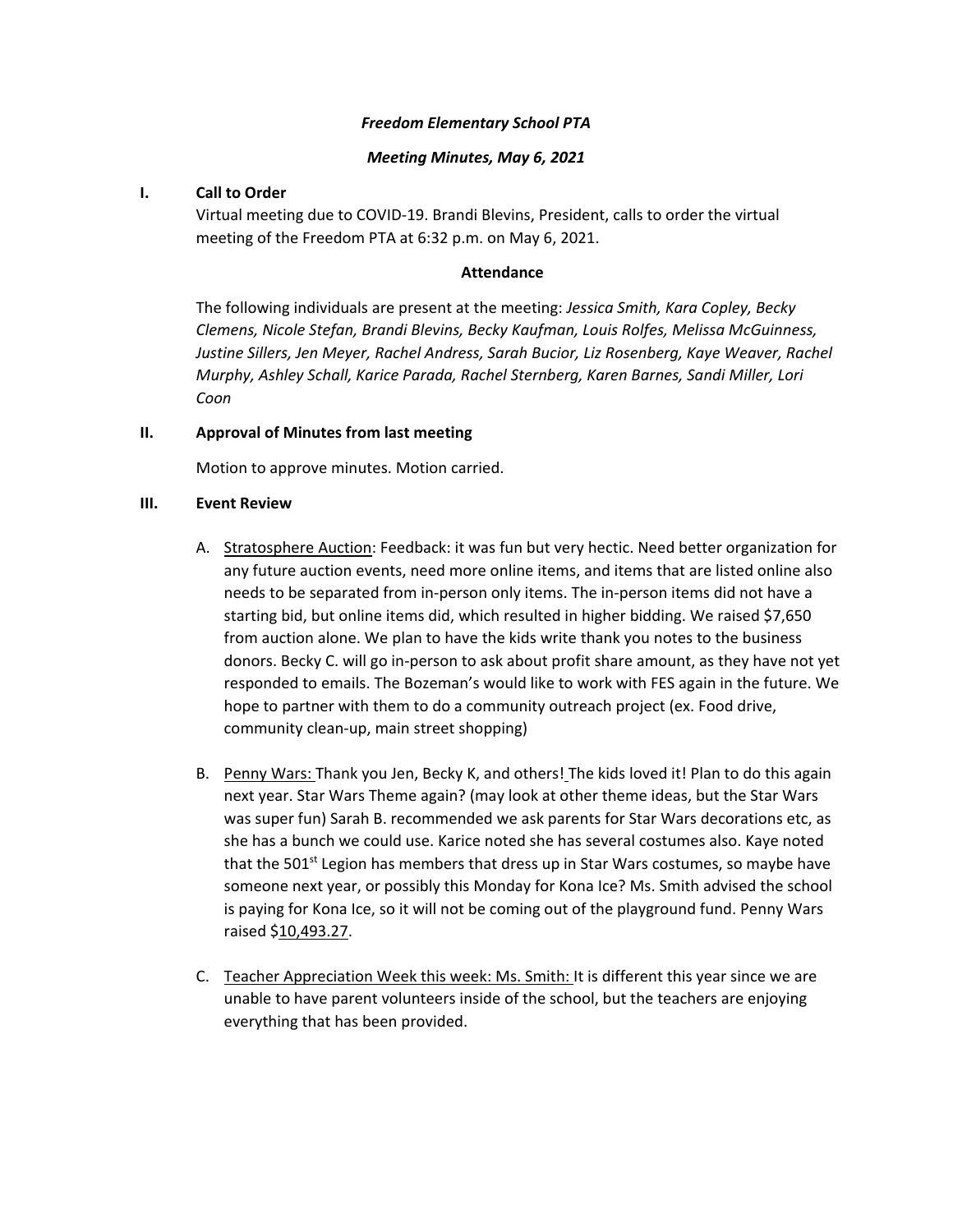### **IV. Spirit days: Becky C**.

- A. April: Chick-fil-A \$395; Stratosphere unknown, Smoothie King \$60, It's All Good food truck \$150 (this was disappointing as they were not prepared for the volume of people, they ran out of food, menu was different than they has originally planned) Can we have more than one truck at a future event? No, as food truck vendors do not want the competition, as they need to make money too.
- B. Softball Food Trucks: Kona Ice, unknown amount raised, as they provide a check at the end of the season. Rolling Smoke BBQ, they have come twice, amount raised is unknown at this time.
- C. Bupperts: All of May, mention FES and portion of sales will go to us.
- D. Merritt: 10 days for \$10. None have sold.
- E. Upcoming Spirit days: Chick-fil-A is today (5/7), Rita's 5/13, Pizza 5/19 (not sure of vendor yet, as there has been some confusion with the current planned vendor), Mr. Jack's 5/25.

## **V. Playground Timeline Update**

4/22- Bid Announcement went out 4/30- Interested Firms invited to school to tour site 5/27- Proposals due 6/8- Written proposal evaluations 6/22- Top proposals invited to present and winner will ne decided 7/14- CCPS BOE Approval of chosen proposal Mid-September- installation (pending phase 1/2) see below\*

We hope to have Phase 1 started by end of September. Although we all wish the playground could be completed over the summer, it's just not possible due to timeline. They will be able to coordinate best times to do the work, even though school will be in session, and it should not interfere with traffic flow.

To complete both phases we will need \$150k in hand by mid-June. If not, we will have to do Phase 1, and do Phase 2 at a later date. The problem with this is we will pay more in shipping fees and construction costs since we can't do all at once.

### **VI. Budget Recap: Louis Rolfes**

A. With the brick fundraiser, GoFundMe, Events, etc, we have raised \$103,000. With the surplus of \$10k, we have a total of \$113,000 for the playground so far. This does not include the \$25k for the legislative bond initiative, which we are waiting for the logistics to be ironed out. There is also a \$20k grant that is possible, but we will not know until June. With the upcoming rummage sale and Fun Run, we hope to bring in the remainder needed.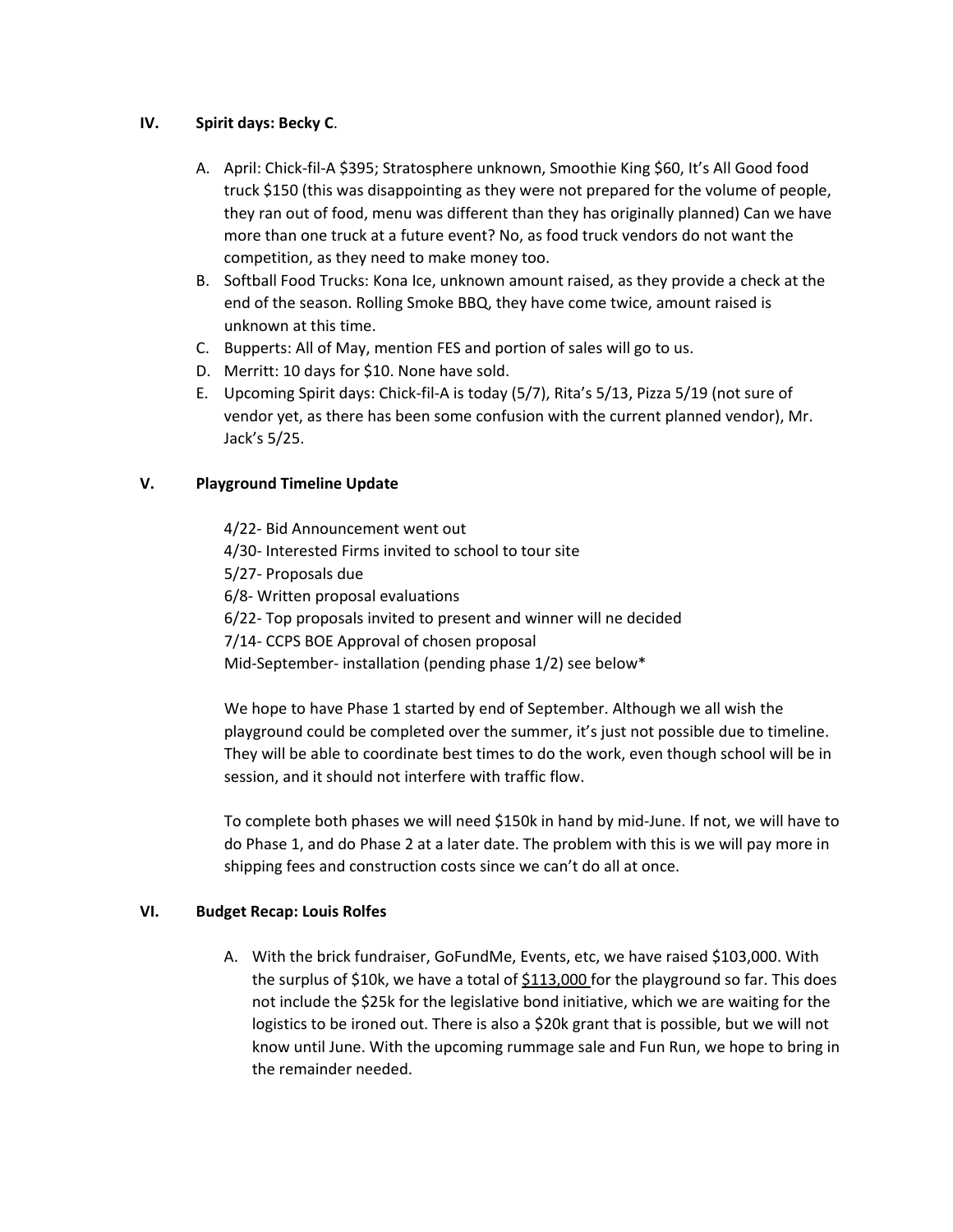B. Nathan Chris Baker Foundation wants us to touch base with them after they hold their large golf fundraiser, as they may be able to offer more \$ to us depending on how much they are able to raise.

## **VII. Teacher Update: Jessica Smith**

- A. We will have five Kindergartner teachers next school year. There are so many new kindergartners coming in.
- B. We have an additional portable coming for next year from another school, as we are utilizing every possible space in the school currently.
- C. Redistricting should start after next September

## **VIII. Upcoming Events**

- A. Bandingo this weekend on 5/8. Sales have been horrible, only sold to 30 families so far. It was a \$200 fee to book. We won't lose money, but we won't make money either. Feel free to invite non-freedom families!
- B. Rummage Sale 5/15, rain date 5/22. Bill Whitty is running this.
	- 1. Allison's Closet has donated 14 boxes of items and providing us with tables to use.
	- 2. need volunteers! We have a volunteer to pick up and take unsold items to charity.
	- 3. Charlotte ( $5<sup>th</sup>$  grader) will have her lemonade stand set up. Becky K. may also have donuts to sell. Melissa will have a table set up to sell spirit wear.
	- 4. Idea to have Hoffy on the street waving people into the sale. A sign committee has also been formed.
- C. 5th Grade Promotion and Picnic
	- 1. This will be held outside, so parents may attend.
	- 2. Promotion will be 6/14 a.m. with a rain date of 6/15
	- 3. Picnic will be 6/11. No parents allowed; however, we will need minimal parent volunteers.
- D. Fun Run: 6/7, Trish and Brianna will be running this. Kids will run 30 minutes at a time. Virtual kids can come run also.

# **IX. Executive Board for 2021/2022 School Year**

- A. Co-Presidents: Lori Coon and Becky Clemens, Motion to Approve, Approved
- B. Vice-President: Becky Kaufman
- C. Treasurer: Louis Rolfes has agreed to do another year. (If anyone wishes to shadow him next year to learn the role and take over the following year, please let us know)
- D. Secretary: Melissa McGuinness

# **X. Other**

A. Sandi Miller offered to help plan events over the summer